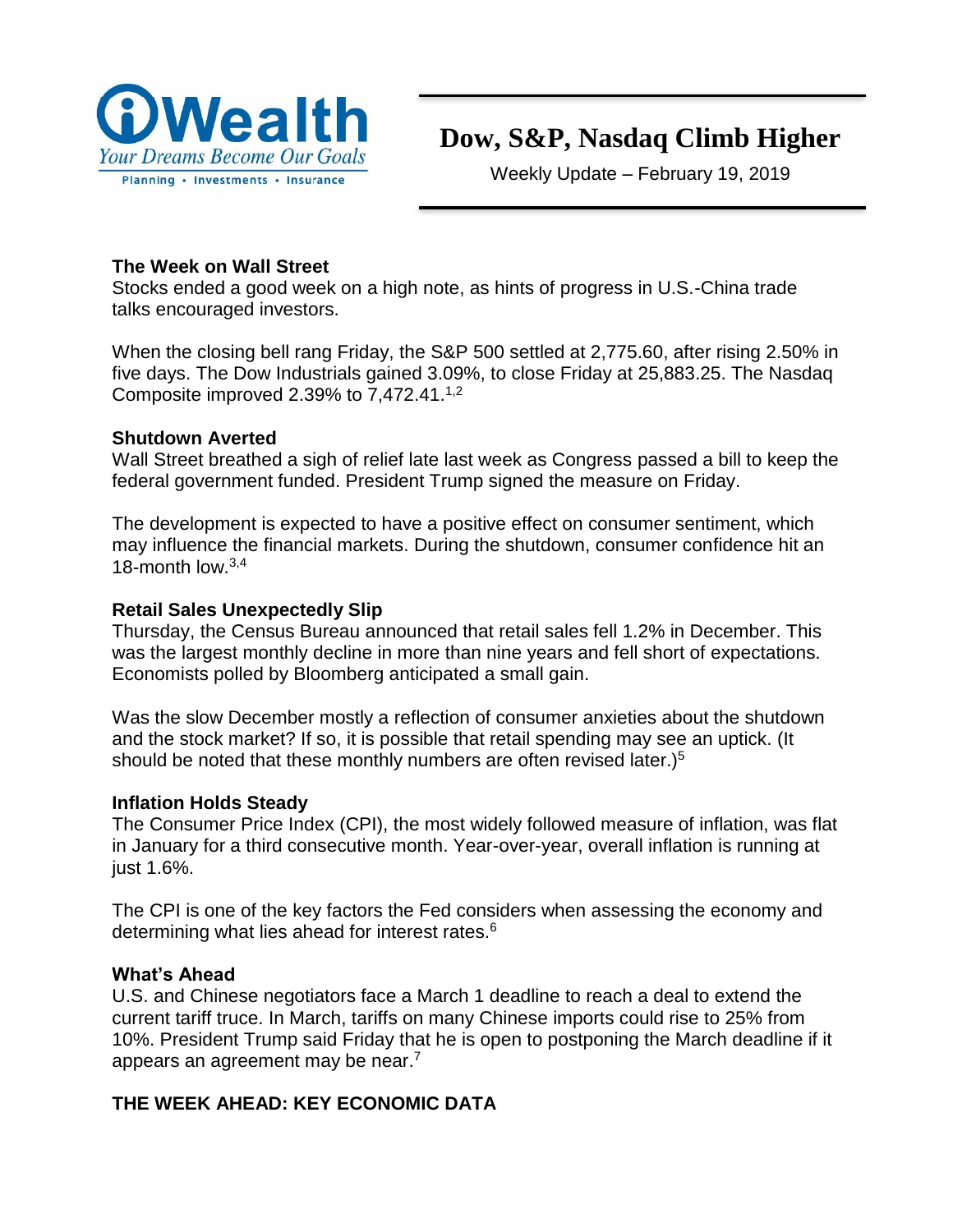**Monday:** Presidents' Day holiday (U.S. financial markets closed).

**Wednesday:** Minutes of the January Federal Reserve policy meeting are released. **Thursday:** January existing home sales.

**Friday:** Federal Reserve Vice Chairman Richard Clarida speaks in New York.

Source: Econoday / MarketWatch Calendar, February 15, 2019

The content is developed from sources believed to be providing accurate information. The forecasts or forward-looking statements are based on assumptions and may not materialize. The forecasts also are subject to revision. The release of data may be delayed without notice for a variety of reasons, including the shutdown of the government agency or change at the private institution that handles the material.

### **THE WEEK AHEAD: COMPANIES REPORTING EARNINGS**

**Tuesday:** Devon Energy (DVN), Walmart (WMT) **Wednesday:** Analog Devices (ADI), CVS Health (CVS) **Thursday:** Dominos (DPZ), Fluor (FLR), Intuit (INTU), Kraft Heinz (KHZ)

Source: Morningstar.com, February 15, 2019

Companies mentioned are for informational purposes only. It should not be considered a solicitation for the purchase or sale of the securities. Any investment should be consistent with your objectives, time frame and risk tolerance. The return and principal value of investments will fluctuate as market conditions change. When sold, investments may be worth more or less than their original cost. Companies may reschedule when they report earnings without notice.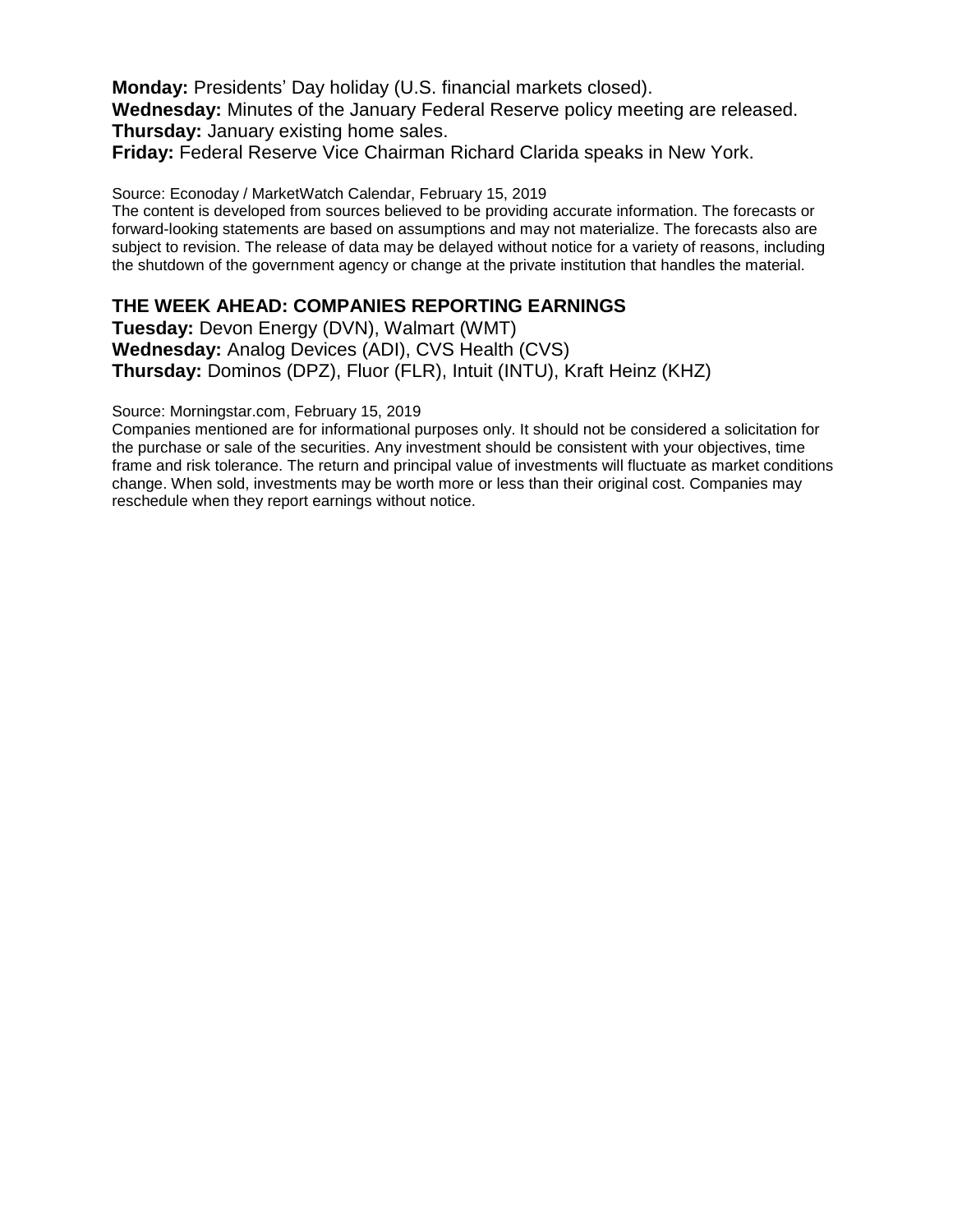| <b>Market Index</b> | <b>Close</b> | Week     | $ Y-T-D $ |
|---------------------|--------------|----------|-----------|
| <b>DJIA</b>         | 25,883.25    | $+3.09%$ | $+10.96%$ |
| <b>NASDAQ</b>       | 7,472.41     | $+2.39%$ | $+12.62%$ |
| <b>MSCI-EAFE</b>    | 1,822.51     | $+1.33%$ | $+6.33%$  |
| <b>S&amp;P 500</b>  | 2,775.60     | $+2.50%$ | $+10.72%$ |



Sources: The Wall Street Journal, Feb. 15, 2019, Treasury.gov, Feb 15, 2019 The market indexes discussed are unmanaged and generally considered representative of their respective markets. Individuals cannot directly invest in unmanaged indexes. Past performance does not guarantee future results. Weekly performance is measured from Monday's open of trading to Friday's close for the Dow Jones Industrial Average, Standard & Poor's 500 index, and NASDAQ Composite. Weekly performance is measured from Friday's open to Thursday's close for MSCI-EAFE. U.S. Treasury Notes are quaranteed by the federal government as to the timely payment of principal and interest. However, if you sell a Treasury Note prior to maturity, it may be worth more or less than the original price paid. Weekly and year-to-date 10-year Treasury note yield are expressed in basis points. International investments carry additional risks, which include differences in financial reporting standards, currency exchange rates, political risks unique to a specific country, foreign taxes and regulations, and the potential for illiquid markets. These factors may result in greater share price volatility.



*"What we think we become."*

*– Buddha*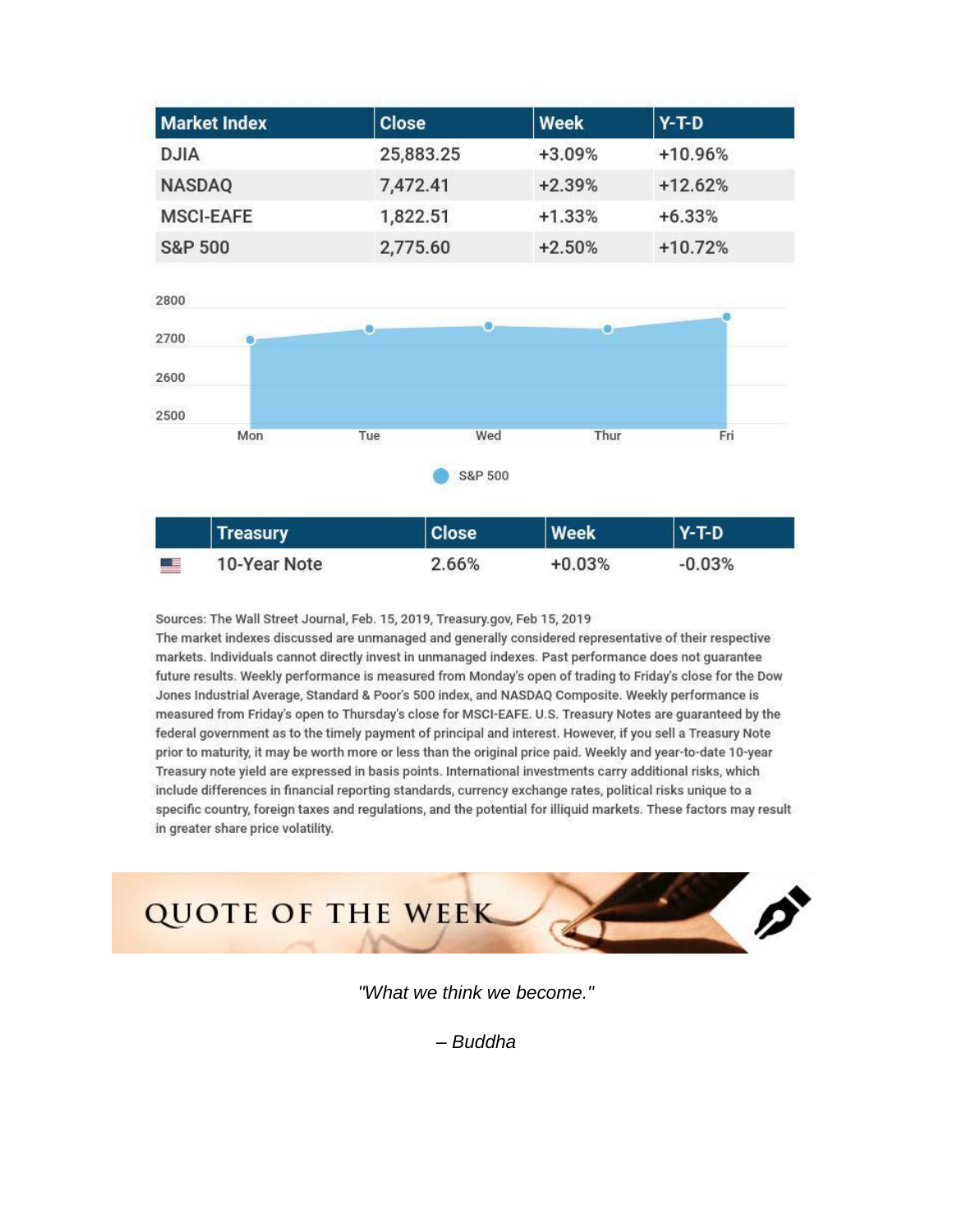

# **Avocado Toast with Chèvre and Chives**



Serves 1

# **Ingredients:**

1 piece thick-cut bread ½ avocado Freshly squeezed lemon juice Kosher salt and freshly cracked black pepper, to taste 2 Tbsp. goat cheese 1 tsp. freshly chopped chives

## **Directions:**

- 1. Toast the piece of bread until it's golden brown.
- 2. Use the avocado half without the pit and store the half with the pit (this will help maintain freshness).
- 3. Remove the avocado from the skin, place the avocado flesh with a squeeze of the fresh lemon juice into a medium bowl, and mash it with a fork.
- 4. Season with salt and pepper, as needed.
- 5. Spread the mashed avocado on top of the toast, followed by the crumbled goat cheese and chopped chives.
- 6. Serve immediately.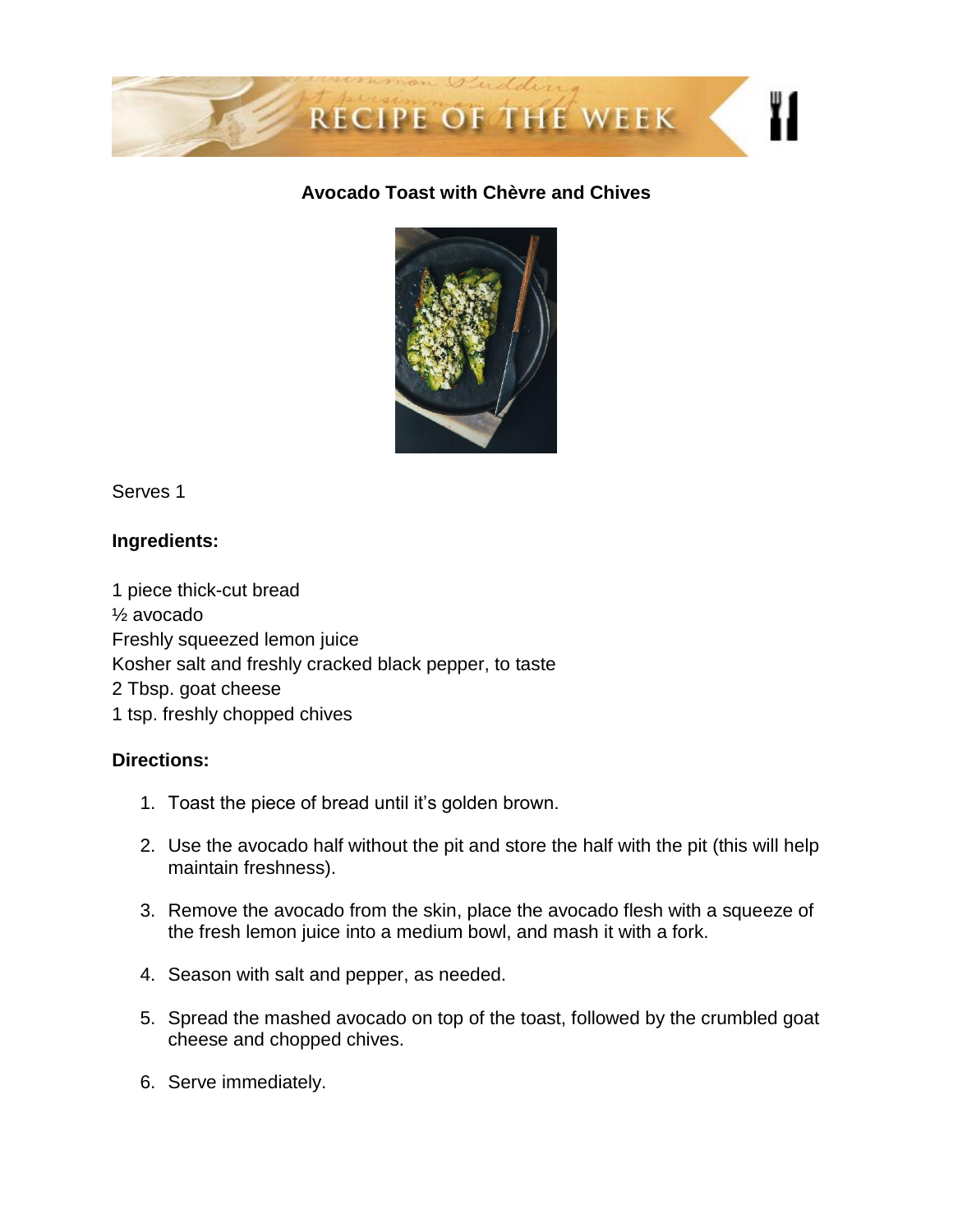

### **Donating Property for Deductions**

You can make charitable donations to nonprofits, like Goodwill and Salvation Army, for tax deductions. Clothing often comes to mind when donating, but other items are also in demand. So, next time you're ready to unload some items, consider these:

**Furniture:** That "slightly used" couch or armchair is donatable and could become someone else's treasure. Be sure your donations are still in "good" used condition in order to capitalize on your deduction.

**Artwork:** Paintings and other artwork can be donated, but you may need to obtain an appraisal in advance to determine fair market value. The IRS has an Art Advisory Panel for pieces that are claimed at a value of \$50,000 or more. The panel is composed of up to 25 renowned art experts, and their service is voluntary and without compensation. Check the guidelines on [www.irs.gov](http://www.irs.gov/) for more information.

**Your car:** You can donate your car for a deduction of the fair market value of the vehicle. The charity receiving the item must repurpose the vehicle in one or more of the following ways: keeping the vehicle for the organization to use, improving the vehicle, or donating the vehicle to an individual in need. Check [www.irs.gov](http://www.irs.gov/) for more details.

\*This information is not intended to be a substitute for specific individualized tax advice. We suggest that you discuss your specific tax issues with a qualified tax professional.



Tip adapted from IRS.gov<sup>9</sup>

**Get Out of the Rough**

Even the best golfers can find themselves lost in the rough sometimes. Anytime you're lost in the weeds, remember two, two, and two. Make sure to choke down on the club 2 inches, stand so the ball is back 2 inches when in your normal stance, and drop your front foot back 2 inches.

By choking down on your club, you lower the trajectory of the shot, and gain much needed control. Moving the ball back helps you hit at a steeper angle, which you need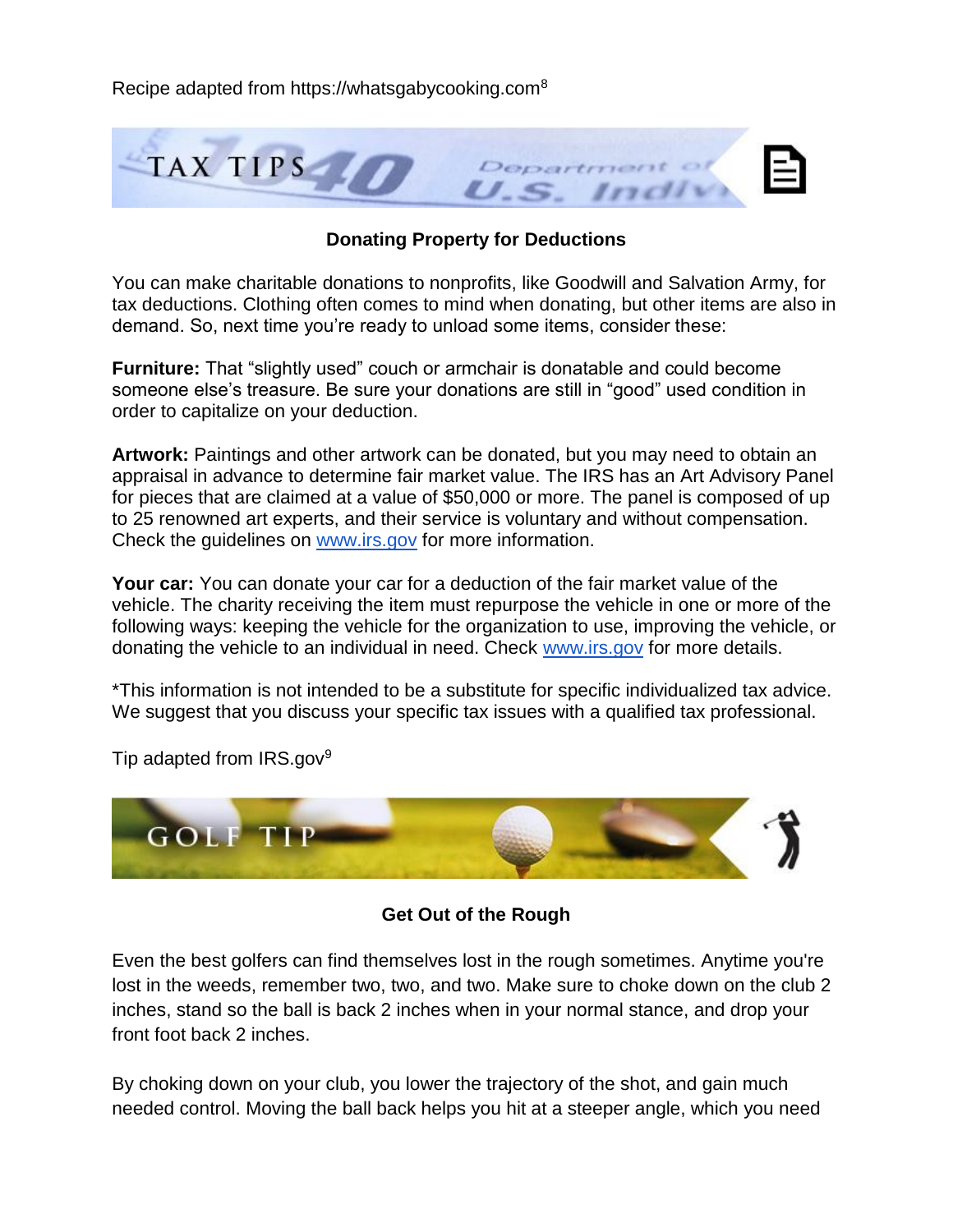to get out of those weeds. Finally, opening up your stance restricts you from swinging too far back and grants you extra command by squaring your shoulders up.

Tip courtesy of Michael Easter | Men's Health<sup>10</sup>



## **Take a Smart Break – from your Smartphone**

It's not just millennials who are attached and addicted to their phones. Smartphone addiction can affect just about anyone, and it's really a "thing." Unplugging is the answer – taking a break from social media, apps, games, calendars, and videos. Here are a few suggestions to help you detox from your phone:

**Another app.** This seems counterintuitive; however, there are apps that help control, or at least notify you about, how much time you're spending online. The app Moment allows you to set a limit on how many times you can check your device. Apps like Dinner Mode and Flipd let you choose the amount of time to unplug, and you even get rewarded for it when you do.

**Face time.** The real "face time" – person-to-person social interactions. If you work from home, try doing your work in a cafe or join a co-working space to interact with others. Also, be sure to schedule in social time with family and friends and leave your phone behind.

Research has shown that the more time we spend plugged in, the more stress we have. So, unplug and chill; you'll be glad you did!

Tip adapted from https://www.mindbodygreen.com<sup>11</sup>



# **The Art of Thrifting**

Thrift store shopping is not only fun (think: treasure hunting), but it's a great way to recycle clothing, housewares, and other items. True, there can be a lot of clutter to sort through, but with a few tips, you'll be thrifting with the best of them.

# **Upcycle.**

You might just find that perfect denim jacket or pair of jeans to embroider, bedazzle, or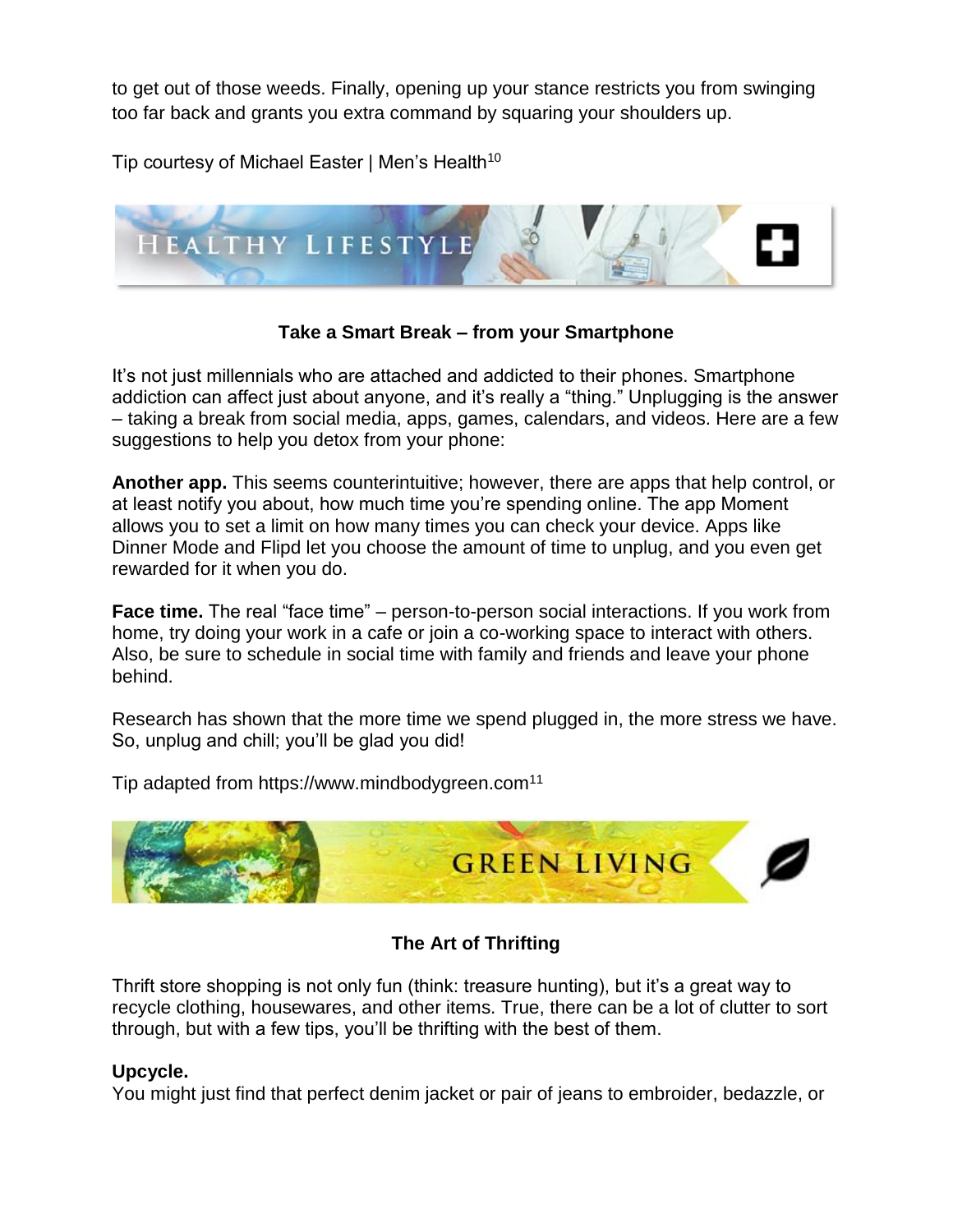alter, creating an entirely new look. Furniture can be transformed and upcycled to make into functional (and stylish) decor.

#### **Location.**

You may be tempted to go to more upscale neighborhoods, but you never know where you'll score great stuff, so try varying where you scout.

#### **When?**

When you thrift makes a difference. Skip Halloween and back-to-school time. The stores are usually picked over.

#### **Know when to fold 'em.**

Say no to sweat-stained and odor-laden clothing, and definitely, say no to moth holes. A bit of sewing, or even springing for new soles on a pair of amazing shoes, is doable – and worth it.

Tip adapted from  $Elle^{12}$ 

#### *Share the Wealth of Knowledge!*

#### *Please share this market update with family, friends, or colleagues. We love being introduced!*

Securities and Advisory Services offered through LPL Financial, a Registered Investment Advisor. Member FINRA/SIPC.

Investing involves risk including the potential loss of principal. No investment strategy can guarantee a profit or protect against loss in periods of declining values.

Diversification does not guarantee profit nor is it guaranteed to protect assets.

International investing involves special risks such as currency fluctuation and political instability and may not be suitable for all investors.

The Standard & Poor's 500 (S&P 500) is an unmanaged group of securities considered to be representative of the stock market in general.

The Dow Jones Industrial Average is a price-weighted average of 30 significant stocks traded on the New York Stock Exchange and the NASDAQ. The DJIA was invented by Charles Dow back in 1896.

The Nasdaq Composite is an index of the common stocks and similar securities listed on the NASDAQ stock market and is considered a broad indicator of the performance of stocks of technology companies and growth companies.

The MSCI EAFE Index was created by Morgan Stanley Capital International (MSCI) that serves as a benchmark of the performance in major international equity markets as represented by 21 major MSCI indices from Europe, Australia, and Southeast Asia.

The 10-year Treasury Note represents debt owed by the United States Treasury to the public. Since the U.S. Government is seen as a risk-free borrower, investors use the 10-year Treasury Note as a benchmark for the long-term bond market.

Opinions expressed are subject to change without notice and are not intended as investment advice or to predict future performance.

Past performance does not guarantee future results.